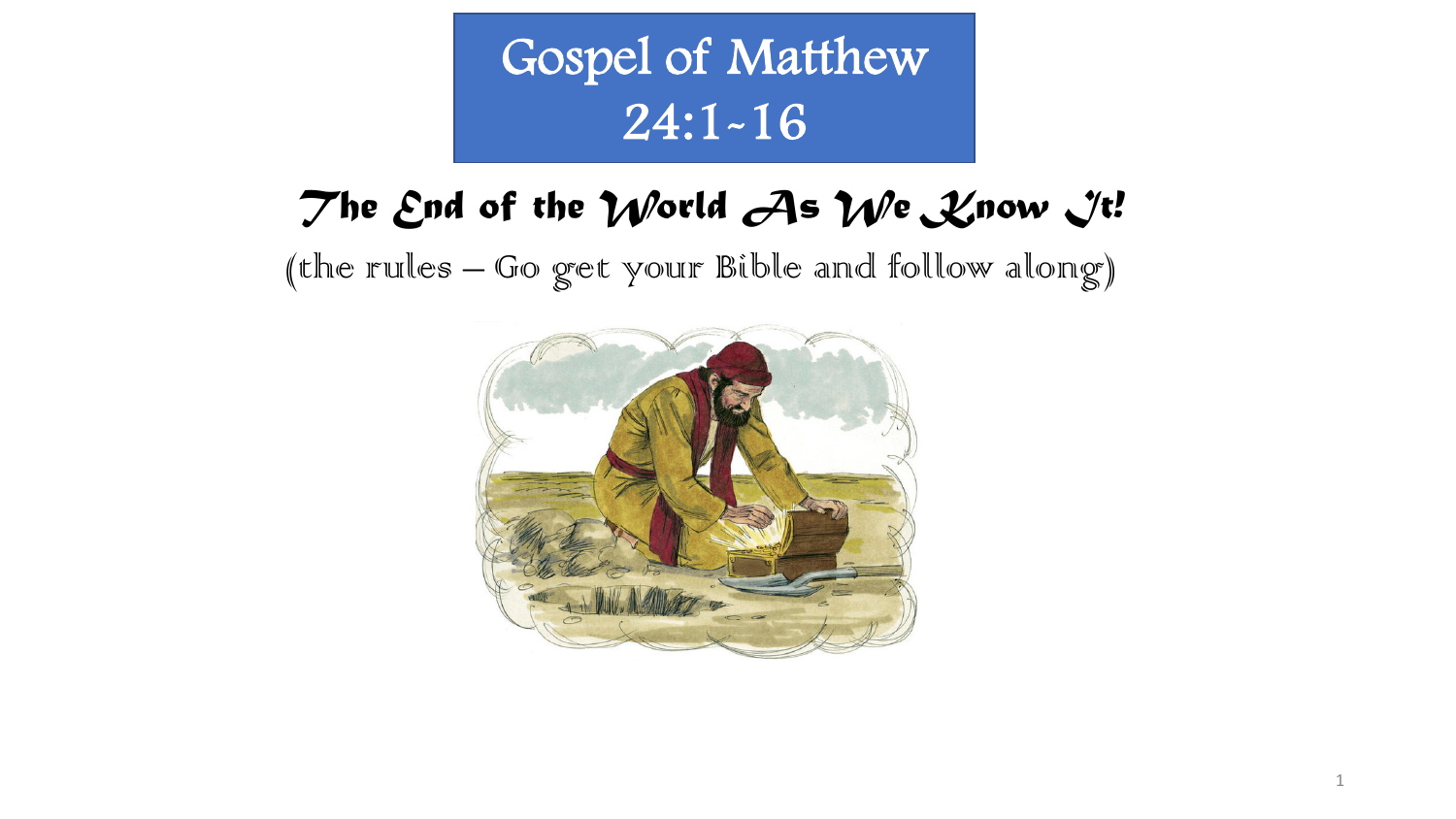Two weeks ago we hosted one of our bi-annual Wild Game Feasts and a couple of hours later, I came down with an

itchy lung. By the next day it developed into a real cough. By noon I was coming down with a fever. Then by that Tuesday, the fever started going up, and by Wednesday it was really high for me  $-102°$ ! It was miserable with extreme body aches! By Thursday the fever was going down, and by Friday morning it seemed to be pretty much over already. I felt pretty good. I knew that I needed to go to the dump, so I loaded up the truck and off I went. I had heard about the weird run on toilet paper at the stores, so on the way, I decided to stop at Walgreens to see if they had any. At 10 in the morning, the parking lot was  $FULL -$  two lines of cars



wrapped around both sides of the front of the store! That is when it dawned on me - "*Hey – this is real! Something is happening here that I have not seen before. People are really stocking up, getting ready to make a stand in their own home! The killer flu is coming to Clintonville!"* I was thinking that I was seeing our world change in one day! Well, the store *was* mostly out of TP, but low and behold they had **one** nice-sized package of 12 rolls! I snatched it off the shelf and proudly marched up to the checkout counter! I remember thinking to myself – "*This is what it feels like,.. to be a WINNER!*".

People are preparing for a disaster they have been told is coming, is indeed here, and, of course we need to! We are actually being made to, and that is probably good or it just wouldn't happen! Previous to this Corona virus thing, I had intended on skipping over chapter 24 in our journey through Matthew and returning to it later – after Easter – since I have been trying to get to the plot, the betrayal, the trial, and the cross of Christ – before Easter. But I figured that I had better deal with the obvious this week. This COVID – 19 pandemic has an "*end of the world*" feeling to it unlike anything any of us have ever encountered within our national borders. There have been other disease scares that were able to be contained. But this flu pandemic is *not* contained. It has spread all over the world.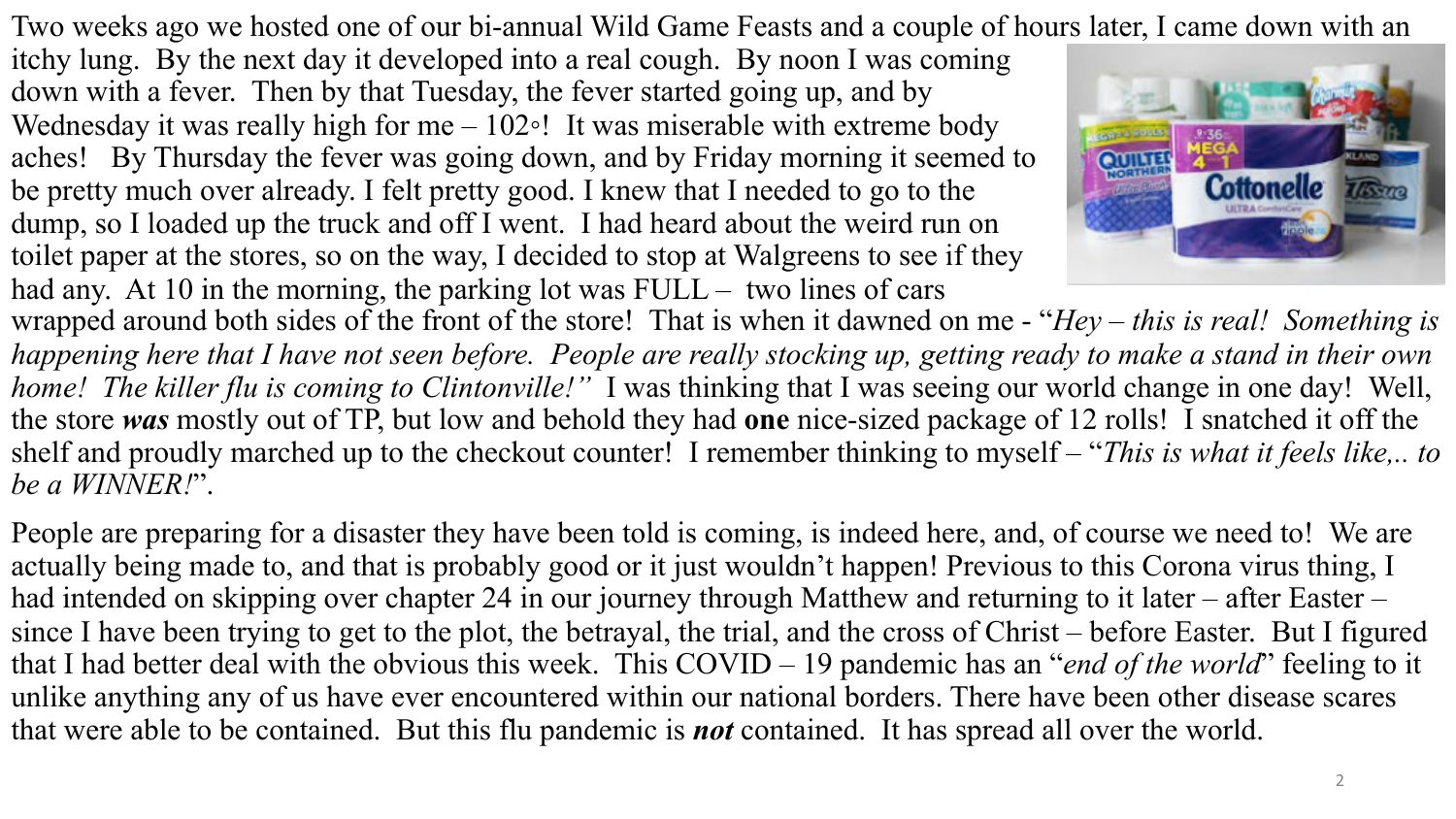Matthew 24 has "end of the world" written all over it! Now, I cannot treat this chapter 24 as it deserves. With Resurrection Sunday coming up quickly, I have to give you the chap. 24-light version so we can get as far along as possible before diverting to the Passion of the Christ and resurrection. Plus, I am no prophecy expert. I know a few things, or at least I think I do, but then I also think that prophecy is a slippery thing to try to get a solid handle on. The language moves and shifts on us, and ends up making fools of anyone who tries to say they know exactly what the prophet originally meant – or the meaning intended by Spirit of God that directed the words of prophet. Prophecy most often uses apocalyptic language, an ancient form of literature that is well, beautiful/often terrifying, but confusing to say the least. It drifts in and out of the past, present, and future – refers to contemporary figures which may at the same time refer to future figures also. In other words, King David for instance, a prophet in his own right, when He went into prophesy mode, could be speaking of Himself and yet also be referring a future Messianic figure – and it can be an unmistakable reference to the future Christ Jesus in particular! Anyway, it is hard to pin down, but there *are* important truths and insights that can be gained from prophecy.

The prophetic/apocalyptic language of Jesus in chapter 24 is also quite difficult to discern. I know the disciples were looking for answers, but certainly did not come away from this any the wiser. Probably they were far more confused at the end than at the beginning of this treatise by Jesus. 3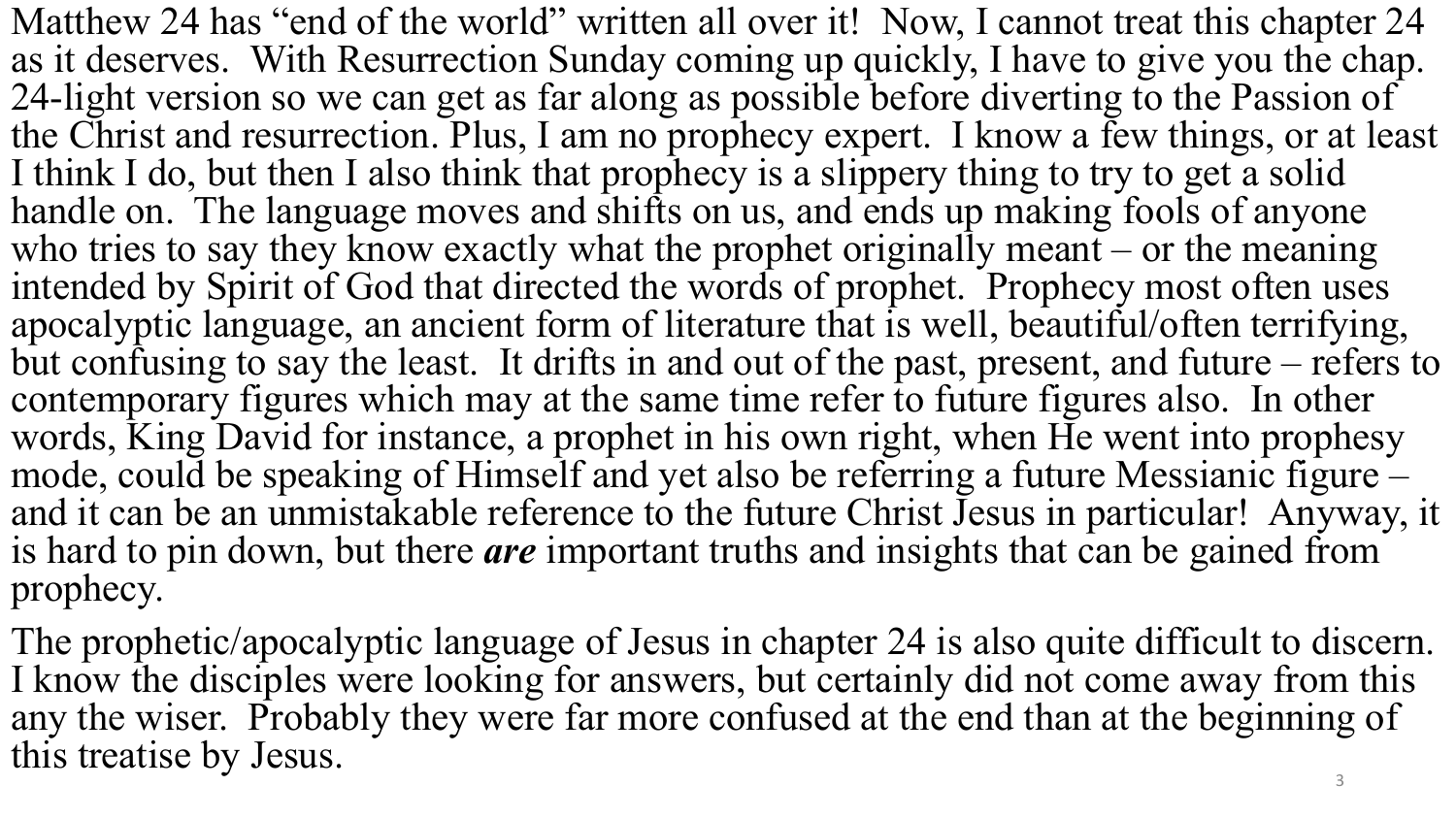- $V$ S. 1 The disciples gawking and pointing like tourists at the impressive architecture. And Jesus suddenly prophecies that it will all be torn down! Now, He had been prophesying of his impending murder on a number of occasions leading up to chapter 24, and now He prophesies that His immediate enemies – the religious powers that be in Jerusalem were going to "*sow the wind*" when they killed him, and then *"reap the whirlwind*" in the future! The city and temple they so loved would be torn down. Their country would be destroyed! Indeed, in 70 A.D. it happened in just that way. The Romans fought hard to quell a stubborn rebellion in Judea, and then having to fight far harder than they had expected, and having lost all patience with the feisty Jews, they went on to tear down all the magnificent structure of Jerusalem. In 135, they would finally banish the Jews from their own land and rename it - Palestine!
- $\triangleright$ "What will be the sign of your coming?" the disciples ask. Despite Jesus having discouraged<br>this self-serving notion a number of times in the past, the disciples still hoped and expected that<br>Jesus will go away but
- <sup>Ø</sup> They asked Him what the "*sign*" of His coming would be. What they were asking was about when he would take the reigns of power and be the King of the World? They thought it would be within their lifetimes and they were certain they would ascend to power with Him, so their question contained a lot of self-interest!
- $\blacktriangleright$ Instead of answering directly, Jesus did what He so often had done previously He answers the way **He** wants to answer, but does not answer what they asked. He does not tell them their way *He* wants to answer, but does not answer what they asked. He does not tell them their question is stupid, but just launches into something else. That something else is a memorable warning to them and to the early church and then to all the churches throughout the church age that difficult times lay ahead.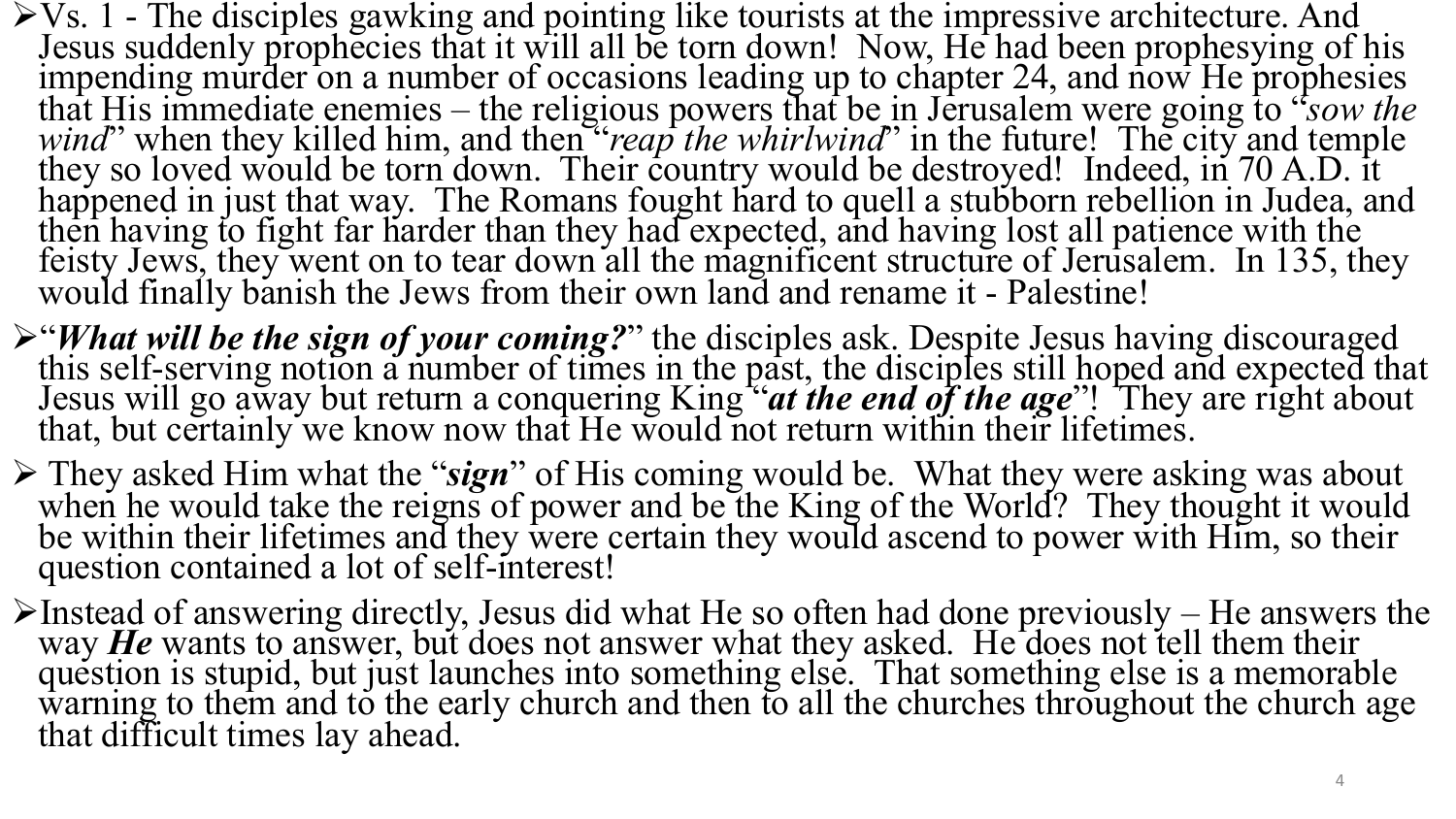**Vs. 4** - The first warning Jesus gives is that they will face great attempts at deception in the future. Jesus says that the Deceiver will attack the His identity first. Christ-followers would be siphoned off from following the *true* Christ by agreeing with some slick and persuasive, charismatic type of false teachers to following a Christ by a different definition. This truly happened to the early church. False teachers were a big deal in the early church. Most of the efforts of the apostles went toward educating the early churches into a unified, "orthodox" definition of Christ. In fact the gospel accounts compiled from eyewitnesses of Jesus of the life and ministry of Christ were written to combat the myths that were growing up around Jesus, by people who had never personally seen or heard Him - some of which were preposterous! Christianity is based in **real history – real people** – not myth! We honor truth! If we lose the truth, we lose everything! The truth needs no embellishment from humans to make it better or more exciting! The life of the True Christ was obviously loaded with fantastic, hard- to-believe events (we call them miracles) that only the power of the Creator-God could have accomplished! It did not need made-up things to make it even better. That only perverted and warped the real story line, and to those that swallowed those lies, they would inevitably separate themselves and form a different group – a rival group to the **true church of the true Christ**. Church history tells us that this happened all the time from early on and down through the centuries. It has always happened and is happening today. People claiming to be the returned Christ! Not too many of those as in the west we tend to think they are what they are  $-$  *crazy*! But in these current times you have people thinking it is okay to redefine Christ and redefine His teachings that they might find offensive – no a good cultural match! That is why we have worked so hard around here to make sure we know who Christ is according to the apostles teaching and what He taught! If we know the true Christ, we will be able to spot a false one when we see it – a mile away!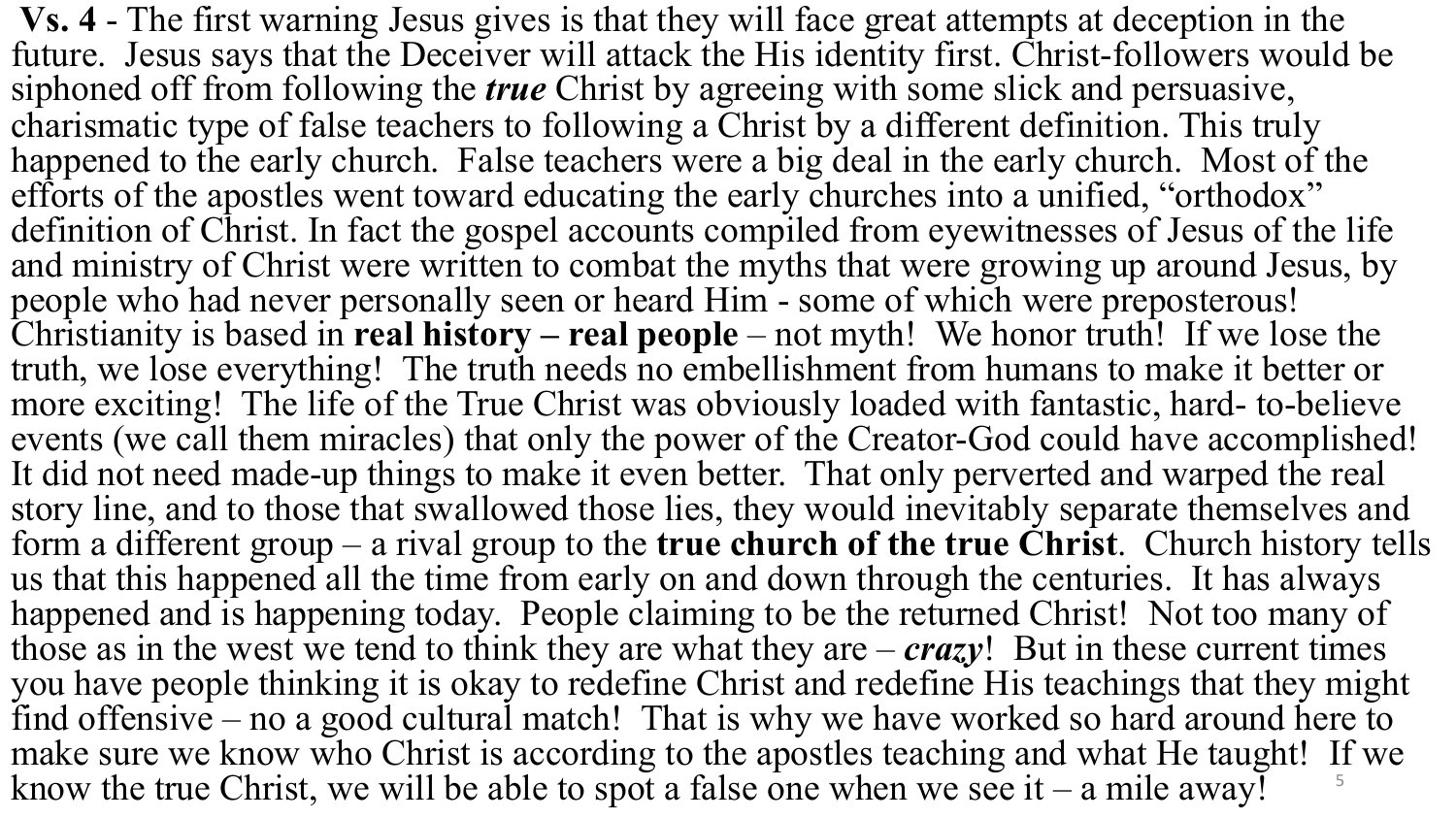- $\geq 4$ -14 Jesus is warning and trying to prepare His present and future disciples (I think) for the fact that the infancy of Christianity would be a violent and difficult one. Early Christians would suffer for having taken on the identity of a Christ-follower. He predicts that his followers must live and serve His interests and purposes in the midst of regional and global upheaval and under the opposition and murderous enmity of their own cultures and peoples. These predictions of wars and rumors of wars, famines and earthquakes are quite non-specific and could describe just about any span of time since the beginnings of civilization!
- $\triangleright$  In 9-12 Jesus predicts/prophesies that many Christians would die terrible deaths for having the audacity to continue to follow Him despite being told by the authorities that it was unlawful! Many would suffer all manner of earthly loss in the face of persecution because of their undying commitment to Jesus! Sadly, Jesus predicted that many others would "turn away" under the same pressures. Churches would divide under the extreme pressures and anxiety as congregants and leaders broke ranks and attacked each other! Of course, the unrelenting persecution would lead many to favor their doubts and fears until they no longer believed. "*Where is He? Why is He not doing something to help me?!*
- ØVs. 12 The love of "*most*" would grow cold because of the increase of wickedness. This is the power of culture. The power to distract, weaken, to dilute. Christians do not want to be social pariahs. We see that among many Christians today. The desire for acceptance and the accolades from culture. I reminds of me of high school. Everyone wanted acceptance from "the cool kids"! This desire can become overpowering, so we rationalize and adopt the values and wisdom of the world – the world system that opposes God! But it is extremely seductive, deceiving and destroying the faith of those that we thought were true Christ-followers! We are surprised and devastated by these defections and betrayals. Yet Jesus told us that it would happen, and it *has* throughout the church age! We should not be surprised at all!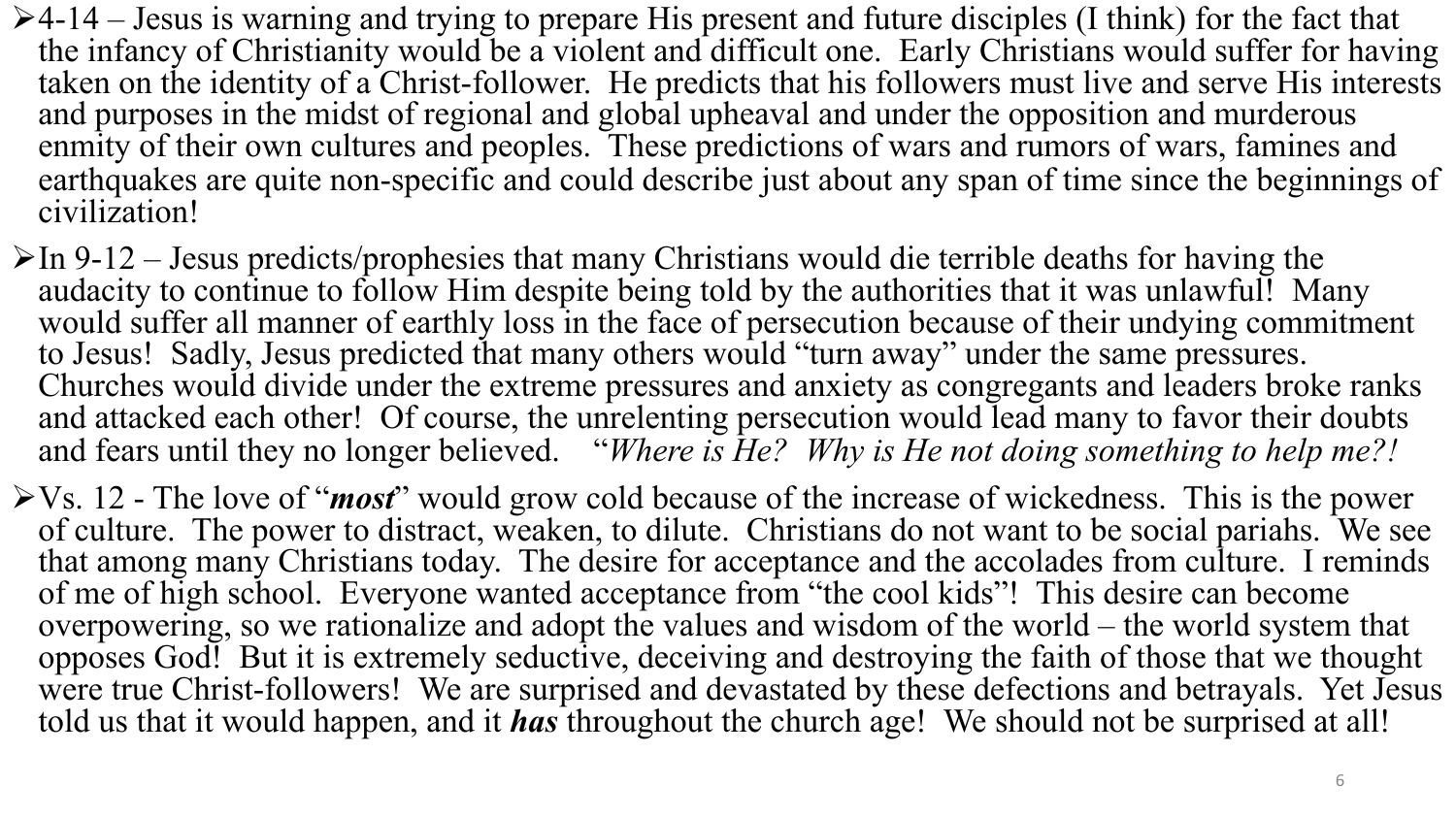ØVs. 13 – "*But those who stand firm to the end will be saved!"* Despite the setbacks, the gospel would go on. The faithful people who did not succumb to the pressures and the siren song of culture would continue on-task, says Jesus. Christians are evangelists. It is who we are! Christ-followers tell people about the Living Christ – and He IS alive! That is why Easter is so important to us! But this is our message and we must deliver it! It is what we do and it is what the true followers of Jesus have *always done* despite the distain, despite the animosity, and despite suffering loss in all the earthly things that others value most and live for! **This latest virus scare** forces us to realize at a deeper level that all things of this earth are insecure, and all things are temporary, and all things are vanity, and all things are meaningless, and it *all* will be lost in the end! But only the love of Christ remains when all is said and done! That is *the Christian perspective on life*! We have invested the true value of our life, in Christ and in His purposes! The other stuff – the natural desire for money, possessions, status, respect, honor, power, pleasure, security, ease – all takes a back seat *in* the life of the Christ-follower to the purposes of God in Christ! When He orders us to tell the world about Him and to influence and persuade people to transfer their allegiance to Him, those are our marching orders! This is our identity! So in times like this, when all things material – indeed life itself – is/are threatened – it is not time to despair! We haven't lost who we are and what we do! Not even close! Our lives are given significant only in our relationship with Christ and in the purposes He has graced our lives with! Despite suffering loss, *maybe everything*, in every other area of life, we are going to be okay! We still have Jesus, and nothing and no one can change *that*! We still have forever-life with Him reserved for us! That is of far greater value than *this* perilous and temporary existence. In perilous times like these, it is especially good to be a Christ-follower! It has always been so, and it is still true today! What we have, the salvation of our souls and communion with God is securely in the hands of God who does not change and who does not renounce His own!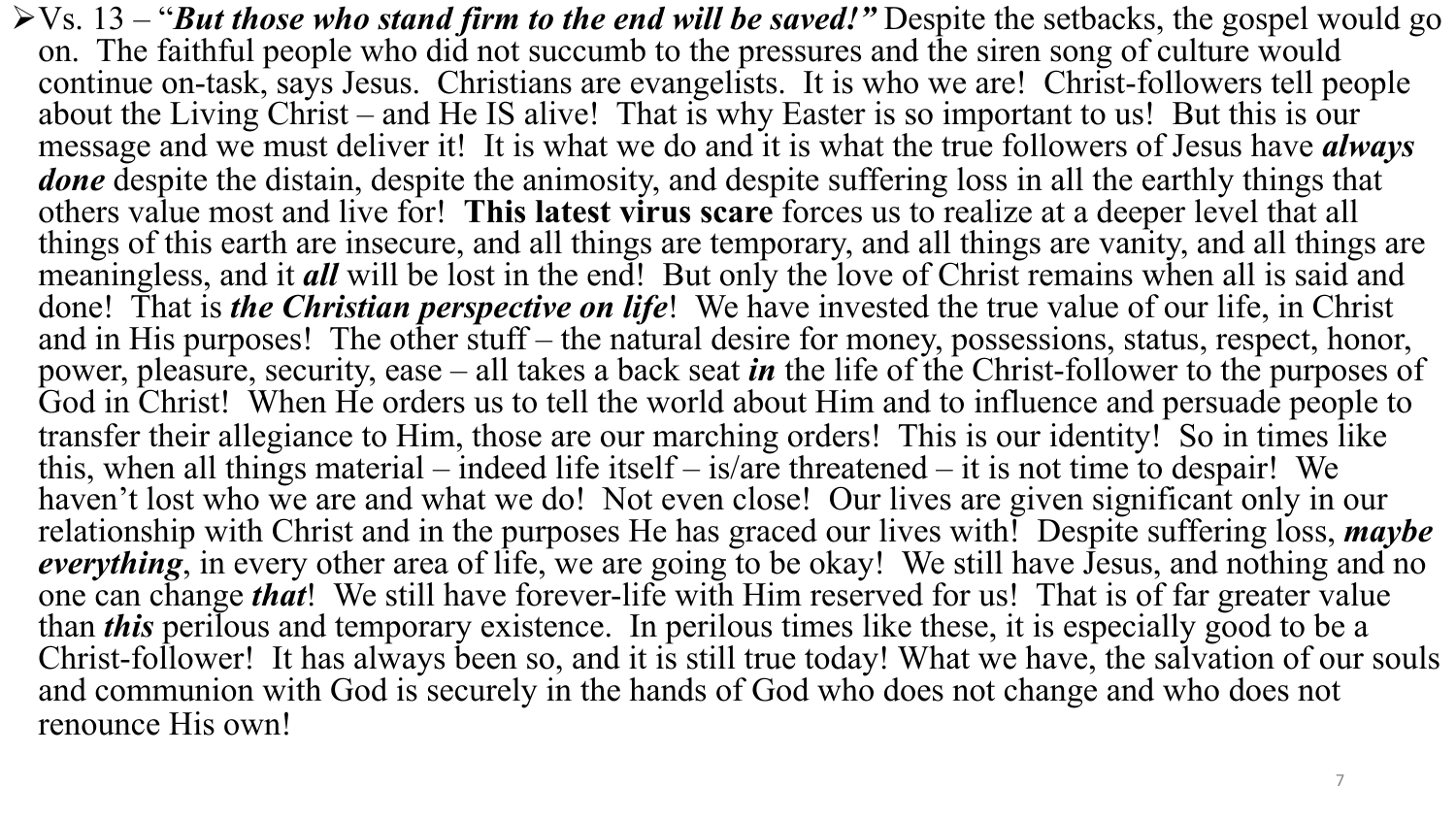- Ø**Vs 15-22**  Most theologians believe this section is a reference to the reconquest Judea by the Romans in 70 A.D. and of the terrible price that Jerusalem is forced to finally pay for their many rebellions. The people would suffer terribly during this time. The very culture that had made crucifixion commonplace would show no mercy!
- ØSome believe it is a reference to the destruction of Jerusalem *AND* a future time that we have not seen yet - when the great dam of God's patience bursts and the wrath of God that has piled up behind it for millenniums will be poured out on a human race that has sunk to offensive depths the likes of which we cannot comprehend – which only God knows! These theologians believe this is a reference to *the end of the end times*. Now, the "*end times*" or "*last days*" began at the cross of Christ and have continued to this day. But the apostle John's apocalypse or book of Revelation would add credence to this view. It is in line with the description of Jesus in Matt. 24, especially the last half of the chapter. But John describes wave after wave of God's terrible judgement and wrath unleashed upon a rebel earth at the very end! It also describes a rebellion on earth so stubborn, so at the core of the human heart, that it must be pummeled again and again and again until it is crushed and all resistance against earth's Creator is quelled! God's righteous judgment does that! That is the time when Jesus returns in power **(Rev. 19:11- 16)**, Satan is taken out of the picture and locked in what is described as a "bottomless pit", and the earth is freed from its ancient oppressor, Satan, and is finally able to surrender to its Creator and rightful owner. Then, and only then will Jesus rule in peace – for a thousand years, it says!